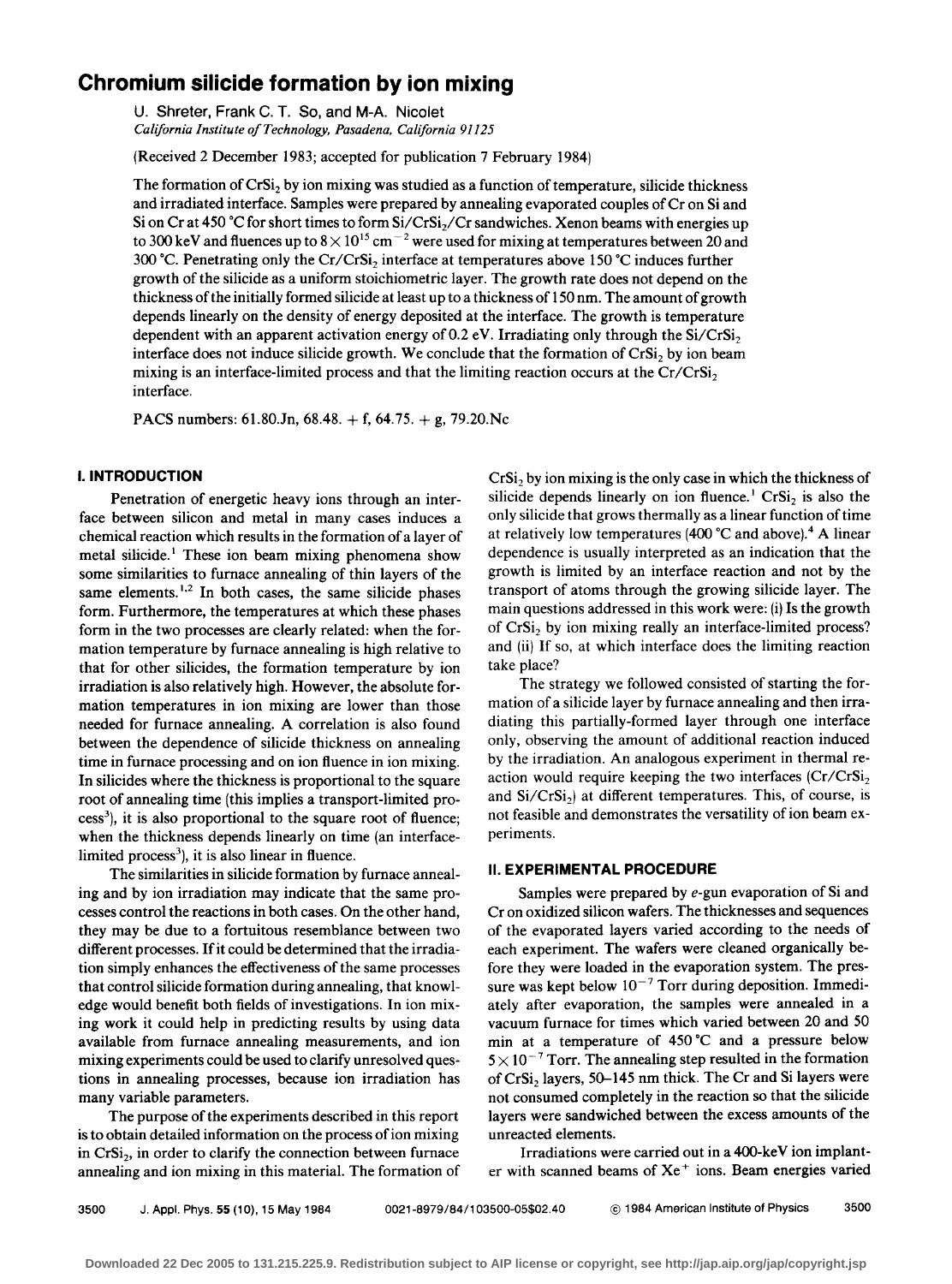from 125 to 300 keV, fluences from  $3\times10^{15}$  to  $8\times10^{15}$  cm<sup>-2</sup> and sample temperatures from 20 to 300 °C. Fluxes were kept around  $10^{-6}$  A/cm<sup>2</sup>. The samples were glued to a sample holder with a heat conducting paste<sup>5</sup> to insure good thermal contact. The holder was heated by circulating hot air through it and its temperature was monitored during the irradiation. Control samples were kept on the holders outside of the irradiated area as a check for thermal reaction during the heating cycle. We did not find any noticeable growth of the silicide up to a few hours at  $250^{\circ}$ C.

Backscattering (BS) analyses of all samples were conducted with 1.5- and 2.0-MeV  $4He<sup>+</sup>$  ions. The sample holders were tilted so that the sample normal and the incident beam were separated by an angle that varied from 40• to 70.5". The detector was mounted in a plane that contained the beam direction and the tilt axis, and collected particles scattered through 170°. BS spectra were used to determine thicknesses of CrSi<sub>2</sub> layers in irradiated and unirradiated samples. Fluctuations in the thicknesses of the thermally formed layers over the area of a wafer were about 2 nm. We used the Xe signals in the backscattering spectra to determine the implanted ion fluences which were usually within 10% of the values obtained by collecting charge during implantation.

We found that reaction rates during furnace annealing were different for the two layer sequences that we used. For example, 20-min annealing at 450 °C produced 58 nm of silicide when Cr was the top layer and 74 nm of silicide when Si was on top. This difference can be attributed to oxygen that is present in large amounts in the Cr layer when it is on top.<sup>6</sup>

#### Ill. **RESULTS**

#### **A. Limiting interface**

After irradiating through one interface at a time, we found that further growth of the silicide occurs only when the ions penetrate the interface between Cr and  $CrSi<sub>2</sub>$ . The amount of silicide grown in this case is about 25 nm for a fluence of  $5 \times 10^{15}$  ions/cm<sup>2</sup> at 250 °C. When the ions penetrate only the Si/CrSi<sub>2</sub> interface in similar irradiation conditions there is no measurable growth of the silicide (i.e., less than 2 nm). Changes in the beam energy or in the thicknesses of the layers in this case do not result in any silicide growth unless the ions penetrate both interfaces.

Figure 1 presents BS spectra that illustrate the qualitative difference between irradiation through the two interfaces. The Xe range is indicated in Fig. 1 by the length of the arrow labeled "Xe" in each schematic sketch of samples before irradiation. As can be seen from Fig. 1(a) (Si on top), the thickness of silicide does not change upon irradiation, but a slight broadening of the irradiated interface  $(Si/CrSi<sub>2</sub>)$  is observable in both the Cr and Si signals. When Cr is on top [Fig. l(b)], there is a large increase (21 nm) in the silicide thickness after irradiation and the layer is stoichiometric and uniform.

The absence of a radiation-induced reaction in the Sion-top configuration cannot be attributed to impurities since we observed that the thermal reaction in these samples was even faster than in the samples with the reverse sequence. Clearly, penetration of ions through the  $Cr/CrSi<sub>2</sub>$  interface



FIG. 1. Backscattering spectra from samples of the (a) Si-on-top and (b) Cron-top configuration, before and after irradiation with Xe ions at 250 'C. In (a), the thickness of the silicide can be deduced only from the Si signal because of overlap in the Cr signal. The arrows in the sketches indicate the range of Xe in each case.

is a necessary and sufficient condition at  $250$  °C for promoting silicide growth by irradiation. In further investigations aimed at improving the understanding of the processes involved, we thus employed only the Cr-on-top sample configuration.

#### **B. Silicide thickness dependence**

A sensitive way to check if the mixing rate is limited by atomic transport is to irradiate samples of different thicknesses of thermally formed silicides under the same conditions and compare the reaction rates. Results of such an experiment are presented by the spectra in Fig. 2. Two identical Si/Cr couples were annealed for different times to produce initial thicknesses of 82 nm [Fig. 2(a)] and 145 nm [Fig. 2(b)]. The two samples were irradiated at the same time with 300-keV Xe<sup>+</sup> ions at 250 °C. After a fluence of  $4 \times 10^{15}$  $cm^{-2}$ , the thick layer grew by 17.5 nm while the thin one grew by only 12 nm.

The fact that a substantial increase in the thickness of the silicide did not slow the reaction rate indicates that transport is not the limiting step in the reaction. The observation that the reaction in the thick silicide is even faster than in the thin one can be attributed to the different distribution of the implanted ions with respect to the interface in the two cases. In Fig. 2, we marked the energy in the Xe signal that corre-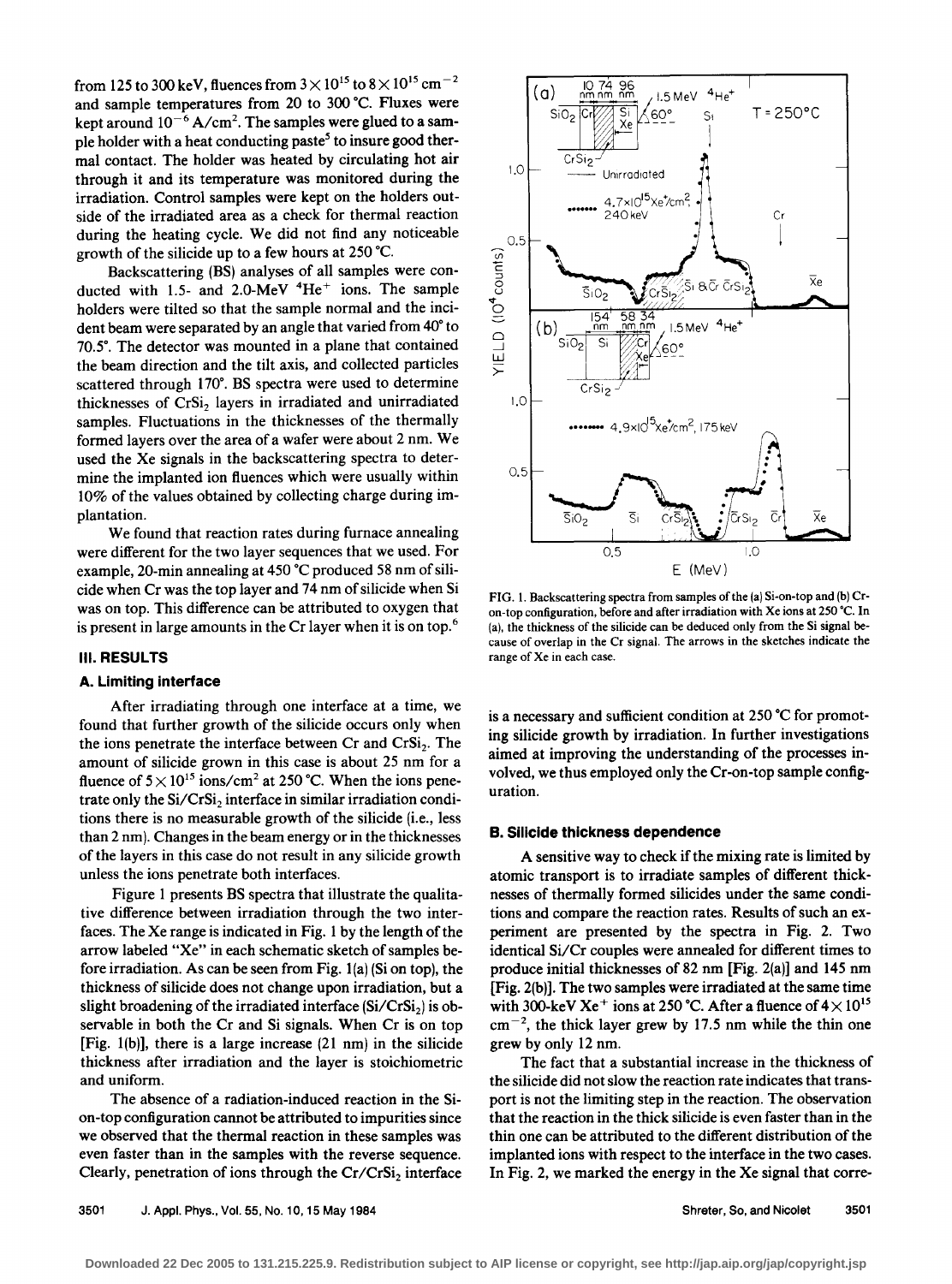

FIG. 2. Backscattering spectra from two samples of different initial silicide thickness irradiated under the same conditions. The tilting angles are different in the two spectra. The actual change in thickness after irradiation is larger in (b) than in (a).

sponds to backscattering from Xe atoms at the  $Cr/CrSi<sub>2</sub>$ interface. It is clear that the part of the ion distribution (and therefore also the deposited energy distribution) that extends beyond the interface is larger in the thicker silicide [Fig. 2(b )] than in the thinner one [Fig. 2(a)].

To clarify this correlation, we plotted in Fig. 3 the measured amount of mixing as a function of the calculated density of energy deposited by elastic collisions at the  $Cr/CrSi<sub>2</sub>$ interface. The samples were irradiated at temperatures



FIG. 3. The thickness added to the silicide  $(\Delta x)$  as a function of the density of energy deposited by the Xe beam in elastic collisions in Cr at the depth of the Cr/CrSi<sub>2</sub> interface.

3502 J. Appl. Phys., Vol. 55, No. 10,15 May 1984

around 250 °C with beams of Xe at various energies and fluences. The amount of mixing is expressed as the thickness added to the silicide by the irradiation. The energy deposited per unit depth  $(F<sub>p</sub>)$  by each Xe ion in Cr at the depth of the interface was calculated using moments of energy distributions taken from tables by Winterbon.<sup>7</sup> Since the position of the interface changed during irradiation, we calculated the average between the values of  $F<sub>D</sub>$  at the initial  $(X<sub>1</sub>)$  and final  $(X_2)$  positions of the interface. This average  $\overline{F}_D$  $=1/2$  [ $F_D(X_1) + F_D(X_2)$ ] was multiplied by the fluence ( $\phi$ ) to get the integrated amount of energy deposited in a unit volume. As can be seen in Fig. 3, within the expected uncertainties, the mixing depends linearly on energy density. This linear dependence and the lack of correlation between the amount of mixing and the thickness of the silicide support the view that the mixing involves an interface process.

#### **C. Temperature dependence**

Samples of the Cr-on-top configuration have been irradiated at various temperatures between 20 and 290 °C. We found that the silicide grows as a uniform and stoichiometric layer only when the temperature is above 150 °C. At lower temperatures there is some nonuniform mixing at the Cr/ CrSi<sub>2</sub> interface, but the thickness of the silicide layer does not change.

Figure 4 is an Arrhenius plot of the temperature dependence of the thickness added to the silicide layer by irradiation with  $5 \times 10^{15}$  Xe/cm<sup>2</sup> at 125 keV. The two lines in Fig. 4 correspond to samples with different initial thicknesses of Cr and CrSi<sub>2</sub> that have been irradiated together. The different



FIG. 4. Arrhenius plot of the thickness added to the silicide  $(\Delta x)$  by Xe irradiation. Samples with two different initial thicknesses of silicide and Cr layers were used, as described in the sketches. The range of Xe is indicated by arrows in the sketches.

Shreter, So, and Nicolet 3502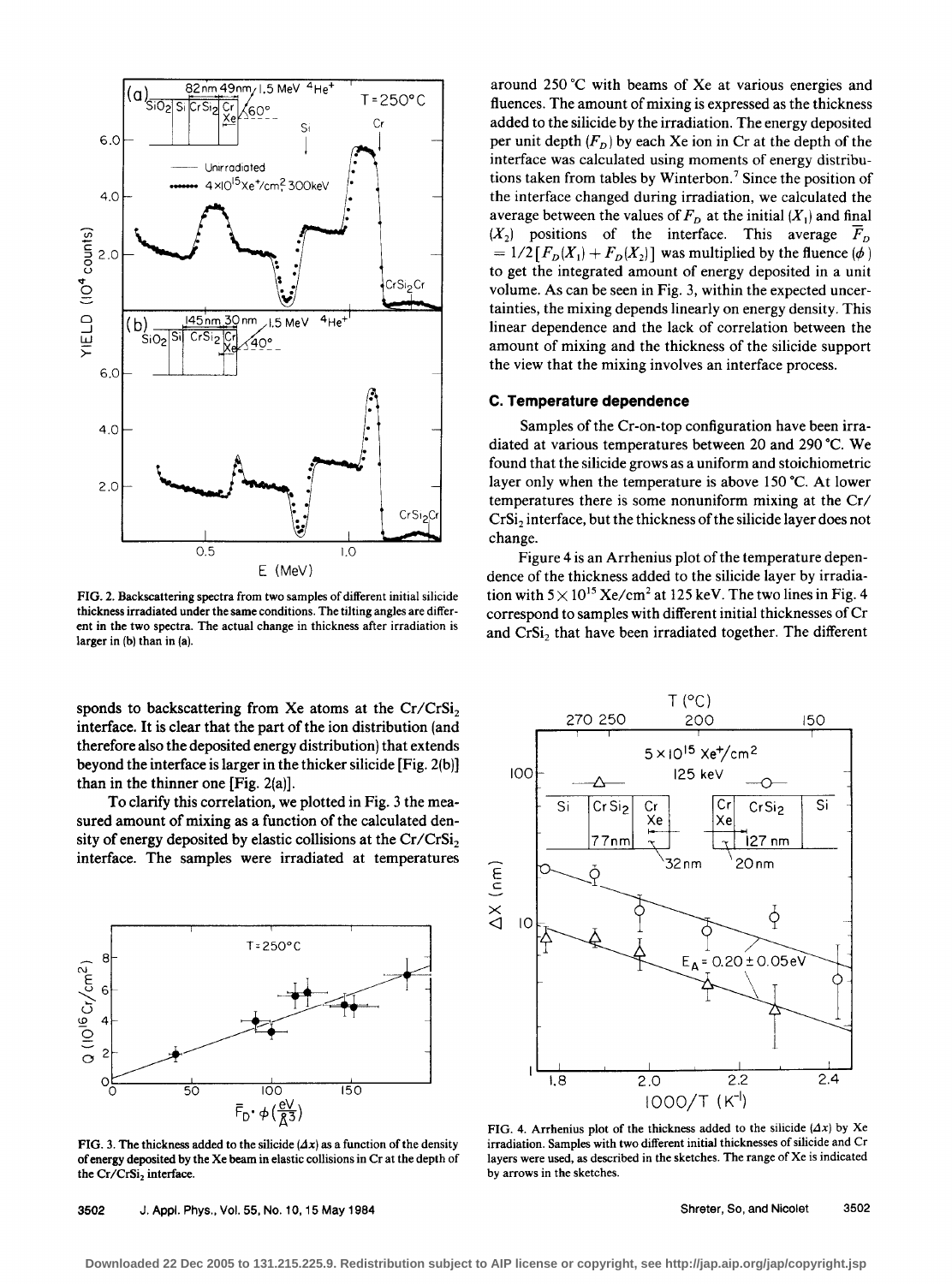amounts of reaction in these two samples are due to the difference in energy deposited at the interface, as discussed before. Least squares fits of straight lines of the two sets of data give similar apparent activation energies of 0.2 eV.

## IV. **DISCUSSION**

Our experiments show that in the formation of  $CrSi<sub>2</sub>$  by ion mixing: (i) the silicide formation is an interface-limited process, (ii) the limiting process is located at the  $Cr/CrSi<sub>2</sub>$ interface, and (iii) the limiting process is temperature dependent with an apparent activation energy of 0.2 eV. These findings will be compared now with properties of the formation of CrSi<sub>2</sub> by furnace annealing and some implications of our results will be discussed.

(1) The thermal growth of  $CrSi<sub>2</sub>$  is linear with time at temperatures above 350 °C.<sup>4,8</sup> This indicates an interface limited process and high diffusivity in the silicide layer. We find the same for ion mixing. A connection between the two cases can be made in the following way. If we assume that the irradiation affects only the region in the vicinity of the interface, than we conclude that atomic transport across the silicide layer during irradiation is by normal thermal diffusion. This means that the diffusion process in the silicide is very fast even at the low temperatures at which our mixing experiments were performed. We can therefore predict that if the thermal reaction rates could be measured at low temperatures, the reaction would still be interfacial- and not transport-limited for silicide thicknesses similar to those used here  $\left($  < 150 nm). Our conclusion about a fast diffusion process in CrSi<sub>2</sub>, is similar to conclusions derived from measurements of the spreading of radioactive Si in CrSi<sub>2</sub><sup>9</sup> performed at temperatures above 400 °C.

(2) A direct identification of the growth limiting interface during furnace annealing is not possible. There is, however, indirect evidence that suggests that the  $Cr/CrSi<sub>2</sub>$  interface limits the reaction rate. This evidence comes from experiments in which a thin layer of Pd has been interposed between Si and Cr before annealing.<sup>4,10</sup> It was found that the presence of Pd at the Si/CrSi<sub>2</sub> interface does not affect the rate of  $CrSi<sub>2</sub>$  formation. The conclusion is that the  $Si/CrSi<sub>2</sub>$ interface cannot be the rate limiting one since replacing it by a different structure does not change the reaction rate. Our findings support this conclusion and extend its validity to temperatures below those used for thermal formation. This contradicts a suggestion that at low temperatures, the process at the Si/CrSi<sub>2</sub> interface might become the rate limiting step in the silicide formation.<sup>8</sup>

(3) The activation energy for thermal formation of  $CrSi<sub>2</sub>$ is 2.0 eV (Ref. 11) which is much higher than the value of  $0.2$ eV that we find in mixing. A similar activation energy (0.24 eV) can be deduced from the published results of the first Cr/ Si mixing experiments.<sup>1</sup> An activation energy which is lower for ion mixing than for thermal reaction has been reported also for  $Nb/Si$  (Ref. 12) and  $Ni/Si$  (Ref. 13) couples. In the Nb/Si case, the low activation energy (0.9 eV in mixing and 2.7 eV thermally) was attributed to a thermally activated radiation-enhanced diffusion coefficient. 12 The extremely small activation energy in Ni/Si mixing (0.09 eV) was attributed to the temperature dependence of the structure of intracascade defect clusters which determine the amount of diffusion within each collision-cascade volume.<sup>13,14</sup> In the case of Cr/Si mixing, the lowering of the activation energy cannot result from the effect of radiation on diffusion since the growth in both mixing and annealing is interface-limited. The actual process that limits the formation rate of  $CrSi<sub>2</sub>$ during annealing has never been identified and therefore it is not clear in what way this process can be affected by irradiation. On the basis of the present results, we cannot determine if the limiting process in mixing is the same one as in annealing (modified by irradiation) or a different process which coincidentally takes place at the same interface.

A conceptually attractive model that can explain qualitatively the features of ion mixing in the Cr/Si case is that of a "hot spike"<sup>15</sup> inside individual collision-cascade volumes. The assumption is that the region of high energy density around each ion track can be viewed as being at a temperature substantially higher than the bulk sample temperature for a time long enough for normal annealing to take place. In this case, the similarity between ion mixing and furnace annealing is self-evident and the apparent difference in activation energy results from the difference between the actual (spike) temperature at which the silicide growth occurs and the measured temperature of the sample holder. A model that explains high temperature ion mixing using the thermal spike concept has been proposed. 16 Until hard supporting evidence can be found either from reliable calculations of spike parameters or, preferably, from additional experiments, this model remains hypothetical.

### **ACKNOWLEDGMENTS**

The authors wish to thank Dr. B. Paine (Caltech) for helpful suggestions. This work was performed under the Benevolent U. R. Fund of the Bohmische Physical Society (B. M. Ullrich). The authors also acknowledge the partial financial support for the operation of the ion-implantation system by the U.S. Department of Energy through an agreement with the National Aeronautics and Space Administration and monitored by the Jet Propulsion Laboratory, California Institute of Technology (D. Burger).

- $2$ S. S. Lau, B. X. Liu, and M-A. Nicolet, Nucl. Instrum. Methods  $209/210$ ,
- 97 (1983).<br><sup>3</sup>U. Gösele and K. N. Tu, J. Appl. Phys. **53**, 3252 (1982).
- *4 1.* 0. Olowolafe, M-A. Nicolet, and J. W. Mayer, J. Appl. Phys. 47, 5182 (1976).
- ${}^{5}$ Dow Corning 343 silicon heat sink compound.<br> ${}^{6}C$  D, Lian J, S. Wielwicki, M.A. Nicolat.org
- C.-D. Lien, L. S. Wielunski, M-A. Nicolet, and K. M. Stika, Thin Solid Films 104, 235 (1983).
- K. B. Winterbon, *Ion Implantation Ranges and Energy Deposition Distributions, Vol. 2 (IFI/Plenum, New York, 1975).*
- <sup>8</sup>A. Martinez, D. Esteve, A. Guivarc'h, P. Auvray, P. Henoc, and G. Pelous, Solid State Electron. 23, 55 (1980).<br><sup>9</sup>A. P. Botha, R. Pretorius, and S. Kitzinger, Appl. Phys. Lett. 40, 412
- (1982).
- 10E. C. Zingu, C. Comrie, and R. Pretorius, J. Appl. Phys. 54,2392 (1983).
- 
- <sup>11</sup>C.-D. Lien (unpublished).<br><sup>12</sup>S. Matteson, J. Roth, and M-A. Nicolet, Radiat. Eff. 42, 217 (1979).

Shreter, So, and Nicolet 3503

<sup>&#</sup>x27;J. W. Mayer, B. Y. Tsaur, S. S. Lau, and L-S. Hung, Nucl. Instrum. Methods 182/183, 1 (1981).